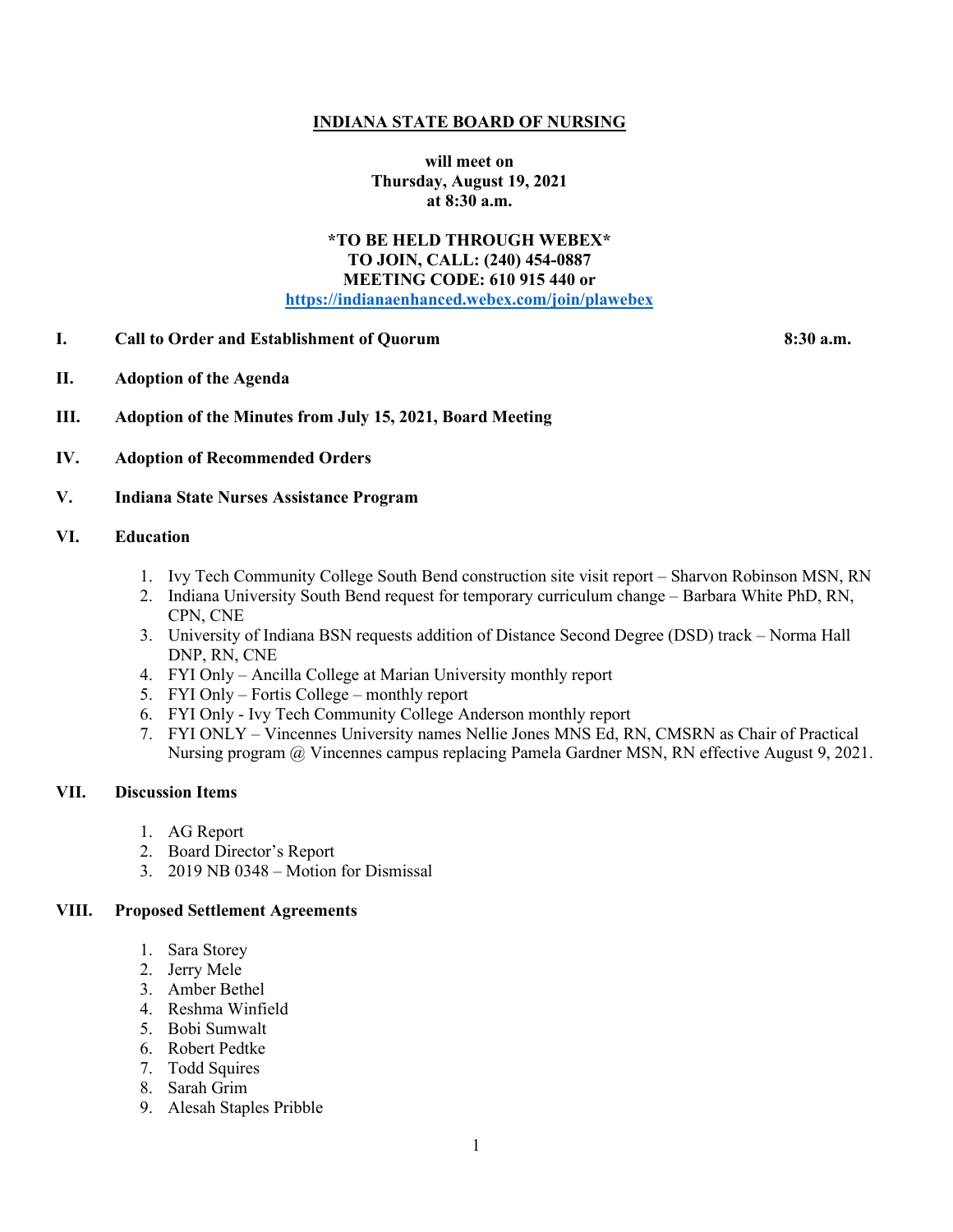#### 10. Lesia Johnson

#### **IX. Petitions for Summary Suspension**

- 1. In the Matter of the License of Kayla Easton, 28246136A Administrative Cause No. 2021 NB 0130
- 2. In the Matter of the License of Jennifer Daniel, 28221331A Administrative Cause No. 2020 NB 0250
- 3. In the Matter of the License of Pamela Huckelby, 28210269A Administrative Cause No. 2021 NB 0136
- 4. In the Matter of the License of Angel McGavic, 28186108A Administrative Cause No. 2021 NB 0135
- 5. In the Matter of the License of Bridget Whalen, 28156940A Administrative Cause No. 2021 NB 0134

# **X. Summary Suspension Extensions**

- 1. In the Matter of the License of Jeremy McDaniels, 27074286A Administrative Cause No. 2019 NB 0149
- 2. In the Matter of the License of Nancy Hawkins, 28132700A Administrative Cause No. 2019 NB 0141
- 3. In the Matter of the License of Lori Luann Davis, 27040867A Administrative Cause No. 2021 NB 0023
- 4. In the Matter of the License of Robyn Marie Price, 28168377A Administrative Cause No. 2016 NB 0133
- 5. In the Matter of the License of Matthew Clem, 28235969A Administrative Cause No. 2021 NB 0026
- 6. In the Matter of the License of Erica Weiss, 27059674A Administrative Cause No. 2019 NB 0004
- 7. In the Matter of the License of Kimberly Lakin, 27052314A Administrative Cause No. 2019 NB 0096
- 8. In the Matter of the License of Mendy Lutz, 28220453A Administrative Cause No. 2020 NB 0094
- 9. In the Matter of the License of Kaci Jacobs, 28210355A Administrative Cause No. 2019 NB 0074
- 10. In the Matter of the License of Rebecca Hon, 27056298A Administrative Cause No. 2020 NB 0137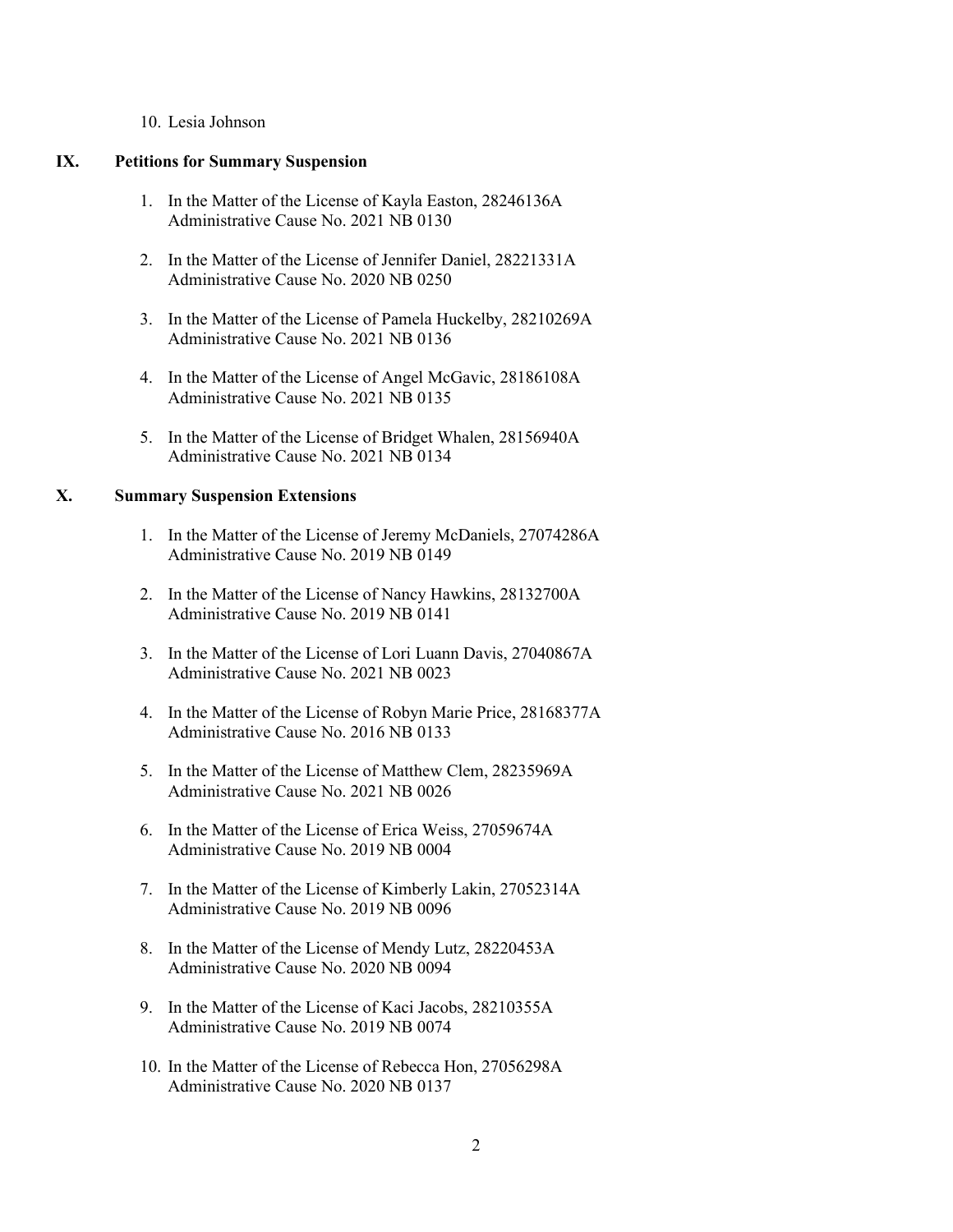- 11. In the Matter of the License of Sharon Griner, 28083804A Administrative Cause No. 2020 NB 0134
- 12. In the Matter of the License of Kristy Martin, 28189463A Administrative Cause No. 2020 NB 0136
- 13. In the Matter of the License of Jennifer Cox, 27064424A Administrative Cause No. 2020 NB 0181
- 14. In the Matter of the License of Chijioke Jimonu, 28232371A Administrative Cause No. 2020 NB 0185
- 15. In the Matter of the License of Tina Kelley, 27037104A Administrative Cause No. 2020 NB 0109
- 16. In the Matter of the License of Aaron Plowman, 27062928A Administrative Cause No. 2020 NB 0194
- 17. In the Matter of the License of Rashad Wallace, 27074672A Administrative Cause No. 2019 NB 0132
- 18. In the Matter of the License of Megan Foster, 28205512A Administrative Cause No. 2019 NB 017
- 19. In the Matter of the License of Alesha Jackson, 27073134A Administrative Cause No. 2019 NB 0351
- 20. In the Matter of the License of Sarah Cain, 27062485A Administrative Cause No. 2020 NB 0156
- 21. In the Matter of the License of Danny Robinson, 28193759A Administrative Cause No. 2020 NB 0154
- 22. In the Matter of the License of Tambra Ruckle, 27077403A Administrative Cause No. 2020 NB 0159
- 23. In the Matter of the License of Katy Current, 27055394A Administrative Cause No. 2019 NB 0262
- 24. In the Matter of the License of Diana Juarez, 28222407A Administrative Cause No. 2019 NB 0059
- 25. In the Matter of the License of Tia Wagner, 28201834A Administrative Cause No. 2018 NB 0343
- 26. In the Matter of the License of Amy Susan Rivers, 28208290A Administrative Cause No. 2020 NB 0214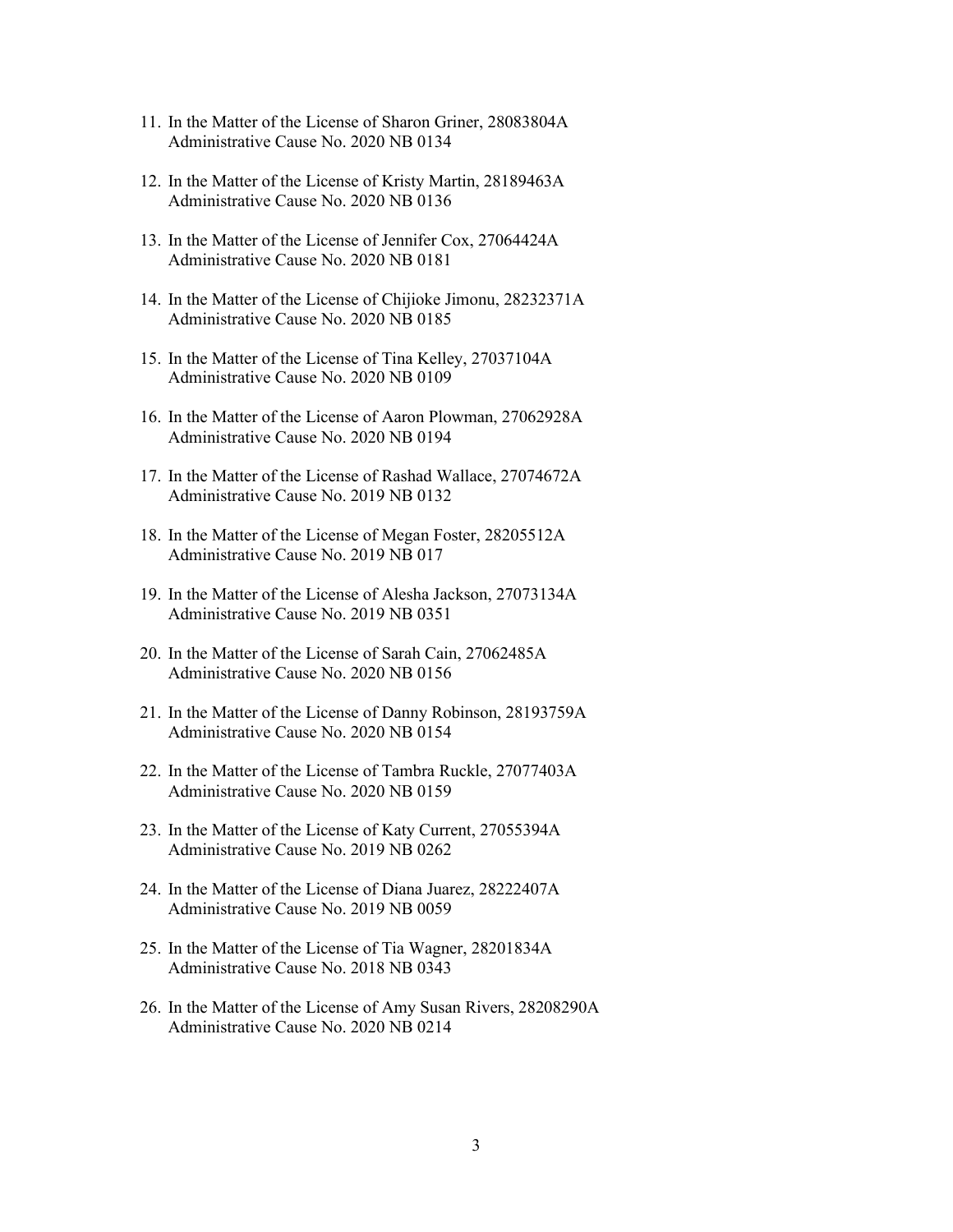## **XI. Personal Appearances**

- 1. Heidi King
- 2. Lanah Adams
- 3. Ashley Kern
- 4. Eli Chadwick
- 5. Kari Horner
- 6. Terika Travis

## **XII. Prehearing Settlement Conferences (Held in Breakout Session)**

- 1. In the Matter of the License of Tracie M. Hartley, 27073114A Administrative Cause No. 2019 NB 0314
- 2. In the Matter of the License of Caroline T. Bennett, 28150751A Administrative Cause No. 2019 NB 0353
- 3. In the Matter of the License of Catherine Sue McCoskey, 28137182A Administrative Cause No. 2019 NB 0306
- 4. In the Matter of the License of Teresa M. Gobel, 28200810A Administrative Cause No. 2019 NB 0304

# **XIII. Appeal**

1. In the Matter of the License of Lakeia V. Holmes, 27067923A Administrative Cause No. 2021 NB 0122

# **XIV. Orders to Show Cause**

- 1. In the Matter of the License of Kayse C. Cockerham, 27067331A Administrative Cause No. 2014 NB 0133
- 2. In the Matter of the License of Carianne R. Holly, 27059540A Administrative Cause No. 2017 NB 0174

# **XV. Final Hearings**

- 1. In the Matter of the License of Jeremy D McDaniels, 27074286A Administrative Cause No. 2019 NB 0149
- 2. In the Matter of the License of Carol Jean Reynolds, 28130777A Administrative Cause No. 2019 NB 0198
- 3. In the Matter of the License of Timothy Zach Blankenship, 28228793A Administrative Cause No. 2019 NB 0199
- 4. In the Matter of the License of Jennifer Lynn Dennis, 27029215A Administrative Cause No. 2019 NB 0278